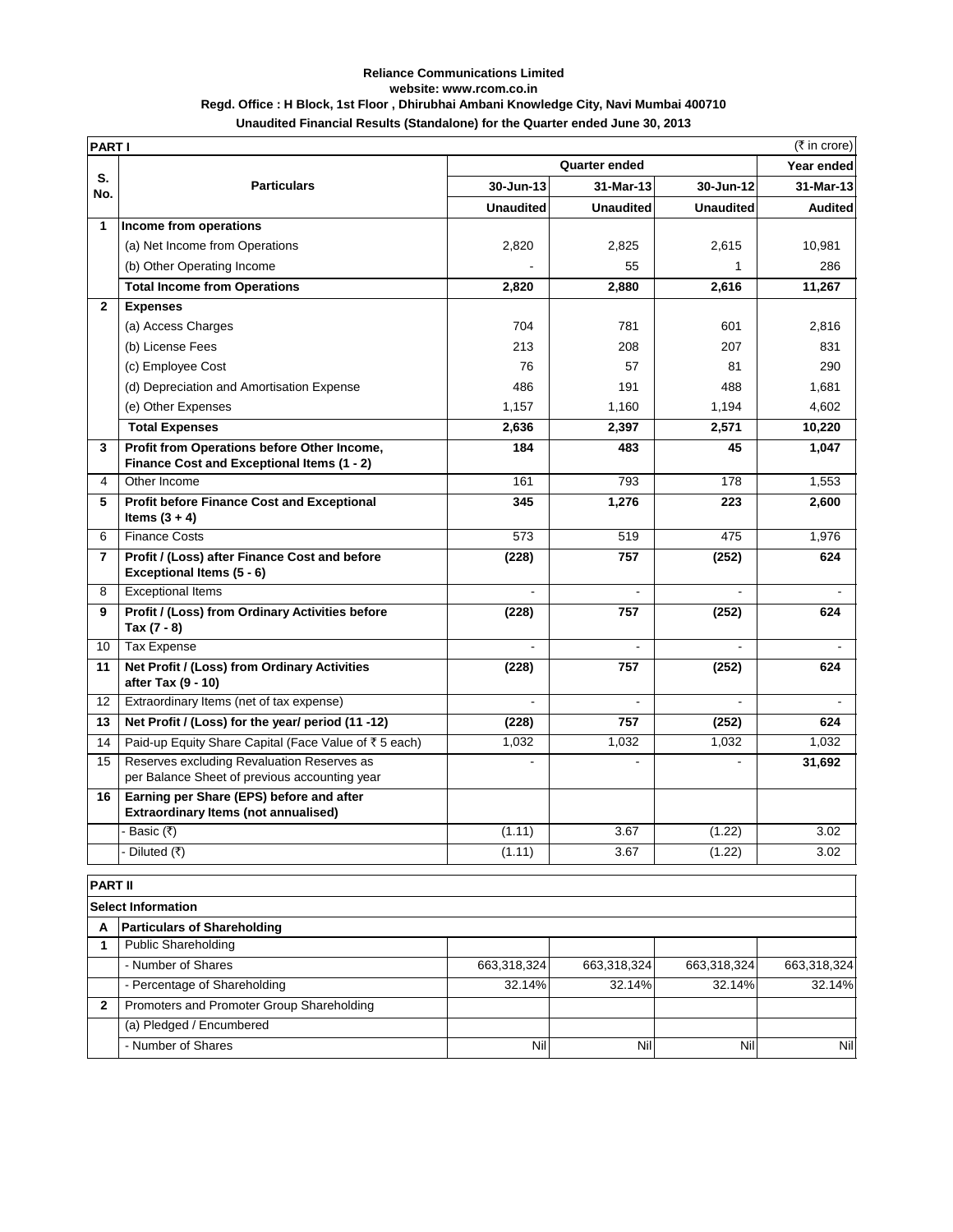|   | <b>Particulars</b>                                                                           | Quarter ended |               |               | Year ended                  |  |
|---|----------------------------------------------------------------------------------------------|---------------|---------------|---------------|-----------------------------|--|
|   |                                                                                              | 30-Jun-13     | 31-Mar-13     | 30-Jun-12     | 31-Mar-13                   |  |
|   | - Percentage of Shares (as a % of the total<br>shareholding of promoters and Promoter Group) | N.A.          | N.A.          | N.A.          | N.A.                        |  |
|   | - Percentage of Shares (as a % of the total<br>share capital of the company)                 | N.A.          | N.A.          | N.A.          | N.A.                        |  |
|   | (b) Non - encumbered                                                                         |               |               |               |                             |  |
|   | - Number of Shares                                                                           | 1,400,708,557 | 1,400,708,557 | 1,400,708,557 | 1,400,708,557               |  |
|   | - Percentage of Shares (as a % of the total<br>shareholding of promoters and Promoter Group) | 100.00%       | 100.00%       | 100.00%       | 100.00%                     |  |
|   | - Percentage of Shares (as a % of the total<br>share capital of the company)                 | 67.86%        | 67.86%        | 67.86%        | 67.86%                      |  |
| в | <b>Investor Complaints</b>                                                                   |               |               |               |                             |  |
|   | <b>Particulars</b>                                                                           |               |               |               | Quarter ended June 30, 2013 |  |
|   | Pending at the heginning of the quarter                                                      |               |               | Nil           |                             |  |

| ---------                                      | $-$ |
|------------------------------------------------|-----|
| Pending at the beginning of the quarter        | Nil |
| Received during the quarter                    | 20  |
| Disposed of during the quarter                 | 20  |
| Remaining unresolved at the end of the quarter | Nil |

| Segment wise Revenue, Results and Capital Employed |                                                                     |                      |                  |                  | (₹ in crore)   |
|----------------------------------------------------|---------------------------------------------------------------------|----------------------|------------------|------------------|----------------|
| S.                                                 | <b>Particulars</b>                                                  | <b>Quarter ended</b> |                  |                  | Year ended     |
| No.                                                |                                                                     | 30-Jun-13            | 31-Mar-13        | 30-Jun-12        | 31-Mar-13      |
|                                                    |                                                                     | <b>Unaudited</b>     | <b>Unaudited</b> | <b>Unaudited</b> | <b>Audited</b> |
| 1                                                  | <b>Segment Revenue</b>                                              |                      |                  |                  |                |
|                                                    | (a) Wireless                                                        | 2,219                | 2,323            | 2,133            | 9,393          |
|                                                    | (b) GEBU                                                            | 1,204                | 1,251            | 1,087            | 4,629          |
|                                                    | (c) Others / Unallocated                                            | 161                  | 732              | 178              | 1,232          |
|                                                    | <b>Total</b>                                                        | 3,584                | 4,306            | 3,398            | 15,254         |
|                                                    | Less: Inter segment revenue                                         | (603)                | (633)            | (604)            | (2, 434)       |
|                                                    | <b>Income from Operations</b>                                       | 2,981                | 3,673            | 2,794            | 12,820         |
| $\mathbf{2}$                                       | <b>Segment Results</b>                                              |                      |                  |                  |                |
|                                                    | Profit / (Loss) before Tax and Finance Charges<br>from each segment |                      |                  |                  |                |
|                                                    | (a) Wireless                                                        | 82                   | 405              | 192              | 1,263          |
|                                                    | (b) GEBU                                                            | 211                  | 176              | 66               | 469            |
|                                                    | (c) Others / Unallocated                                            | 52                   | 695              | (35)             | 868            |
|                                                    | <b>Total</b>                                                        | 345                  | 1,276            | 223              | 2,600          |
|                                                    | Less: Finance Costs                                                 | 573                  | 519              | 475              | 1,976          |
|                                                    | Total Profit / (Loss) before Tax                                    | (228)                | 757              | (252)            | 624            |
| 3                                                  | <b>Capital Employed</b>                                             |                      |                  |                  |                |
|                                                    | (Segment assets - Segment liabilities)                              |                      |                  |                  |                |
|                                                    | (a) Wireless                                                        | 32,127               | 30,997           | 30,396           | 30,997         |
|                                                    | (b) GEBU                                                            | 1,859                | 2,090            | 1,762            | 2,090          |
|                                                    | (c) Others / Unallocated                                            | 32,794               | 32,202           | 43,792           | 32,202         |
|                                                    | <b>Total</b>                                                        | 66,780               | 65,289           | 75,950           | 65,289         |